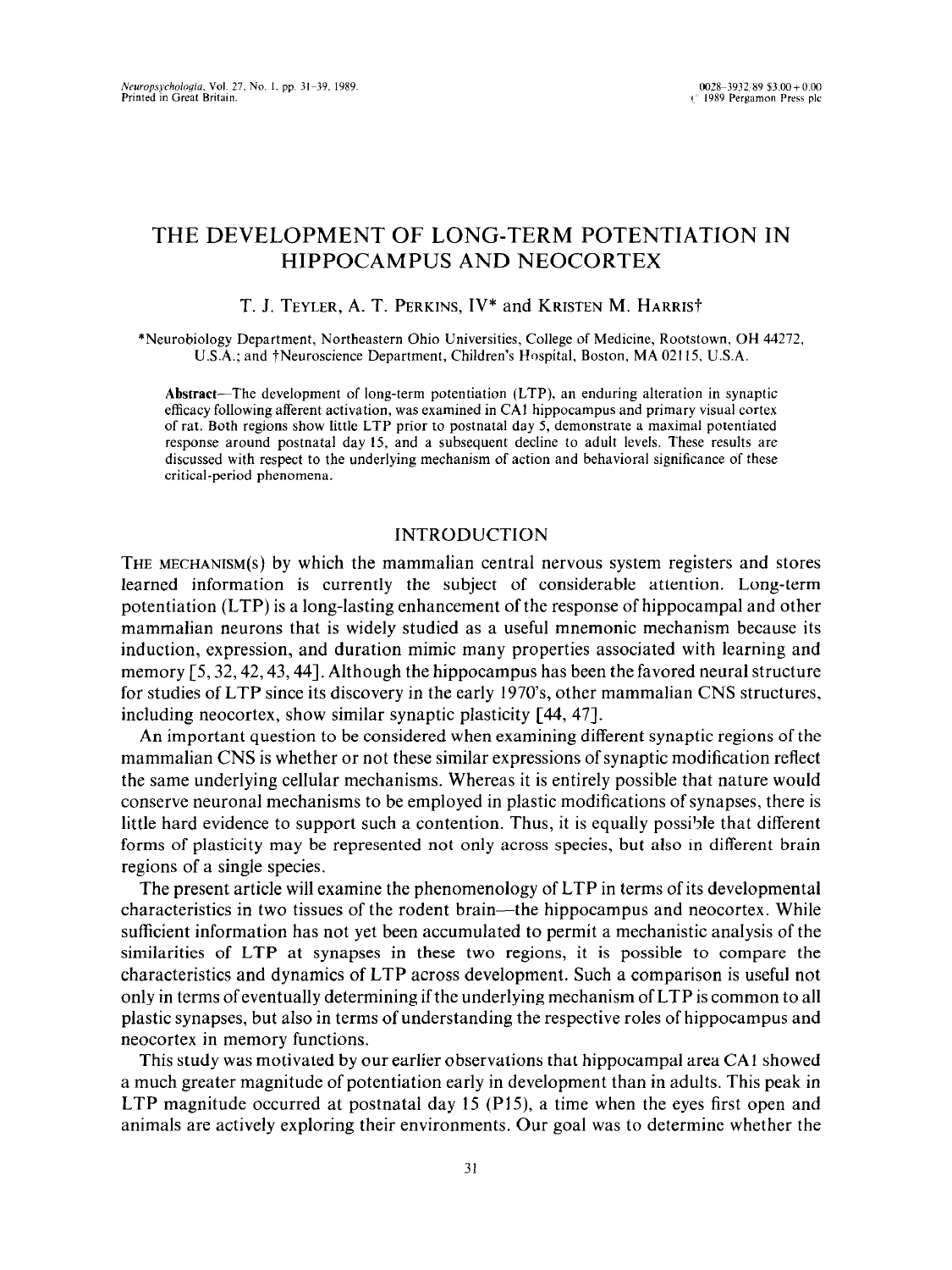visual cortex might exhibit a similar course of LTP development, particularly since this is a time of maximal sensitivity for visual plasticity  $\lceil 11, 38 \rceil$ .

### Long-term potentiation

LTP is an increase in synaptic efficacy brought about by a brief afferent tetanus or by behavioral learning [44]. In area CA1, LTP induction requires the precise pairing of presynaptic release of neurotransmitter (glutamate or aspartate) with sufficient depolarization of the postsynaptic cell. The neurotransmitter activates specific glutaminergic receptors, referred to by their selective agonist N-methyl-t>-aspartate (NMDA), **when** sutficient postsynaptic depolarization releases the magnesium block of NM DA-associated calcium channels [IO, 18, 34,411. Calcium entry to the post- and/or presynaptic sites initiates other processes, not yet fully understood, that lead to the expression of LTP [ 141. LTP is expressed as an increase in the response of the postsynaptic cell to a constant aflercnt stimulus 13. 39, 441. This enhanced response can endure for hours, days, weeks and longer. depending on the exact stimulus parameters employed, how often LTP is induced at the same synapses, and the age, health, and behavioral experience of the animal at the time LTP is tested  $[1, 20, 27,$ 331.

Presynaptically. there is evidence for an enhanced release of ncurotransmitter at hippocampal synapses [5, 40]. Postsynaptically, an enhanced synaptic conductance occurs, which could be mediated by several cellular mechanisms  $[3, 18]$ . The number or binding activity of glutaminergic receptors that primarily open  $Na<sup>+</sup>$  or  $K<sup>+</sup>$  channels (kainate or quisqualate selective) [19] might increase to provide enhanced conductance [24]. An increase in the length of the postsynaptic density  $[12, 37]$  could reflect an increase in the availability or expression of some or all of the 2@-30 proteins fcund there [22, 23, 3 I] and thought to be involved in LTP [ 131. Shortening and widening of long and thin spine necks would provide a simple geometrical mechanism for the enhanced synaptic conductance occurring with LTP [IS. 161. Other studies suggest a decrease in the variability of spine shape, which has been interpreted to be a rounding of the spine head following LTP, though it is unclear how this would affect synaptic transmission [9, 28, 461.

Comparatively little is known about the parameters, mechanisms or distribution of neocortical LTP. LEE [28] has shown that brief tetanic stimulation (400 Hz, 0.5 sec) of afferents located in the white matter of visual cortical slices from adult rats results in 15 20% potentiation of the evoked response. In a parametric investigation of LTP induction in supragranular layers of developing rat visual cortex, BERRY *et al.* [4] report that low intensity, low frequency stimulation yields greater postsynaptic response potentiation than does high intensity, high frequency stimulation—which often results in response depression. In visual cortical slices obtained from kittens between the ages of 2 weeks and 6 weeks. **KOMATSU et al.** [25] demonstrated substantial LTP (200–500%) following stimulation of 2 Hz for 1 hr. Here, the higher magnitude LTP occurs via polysynaptic activation of supragranular layers of cortex and the lower magnitude LTP occurs in the monosynaptic response recorded in the infragranular layers. It appears that LTP phenomena in neocortex display complexities not present in simpler tissue like hippocampus. Such complexity may be the result of heterogeneous cell populations and/or afferents selectively activated, or may represent the complex integrative properties of the tissue.

Studying LTP ontogeny is hampered by uncertainties regarding the parametric requirements of LTP at different ages. While it would be possible to examine exhaustively a wide spectrum of tetanic stimulation parameters for each age, the solution adopted here was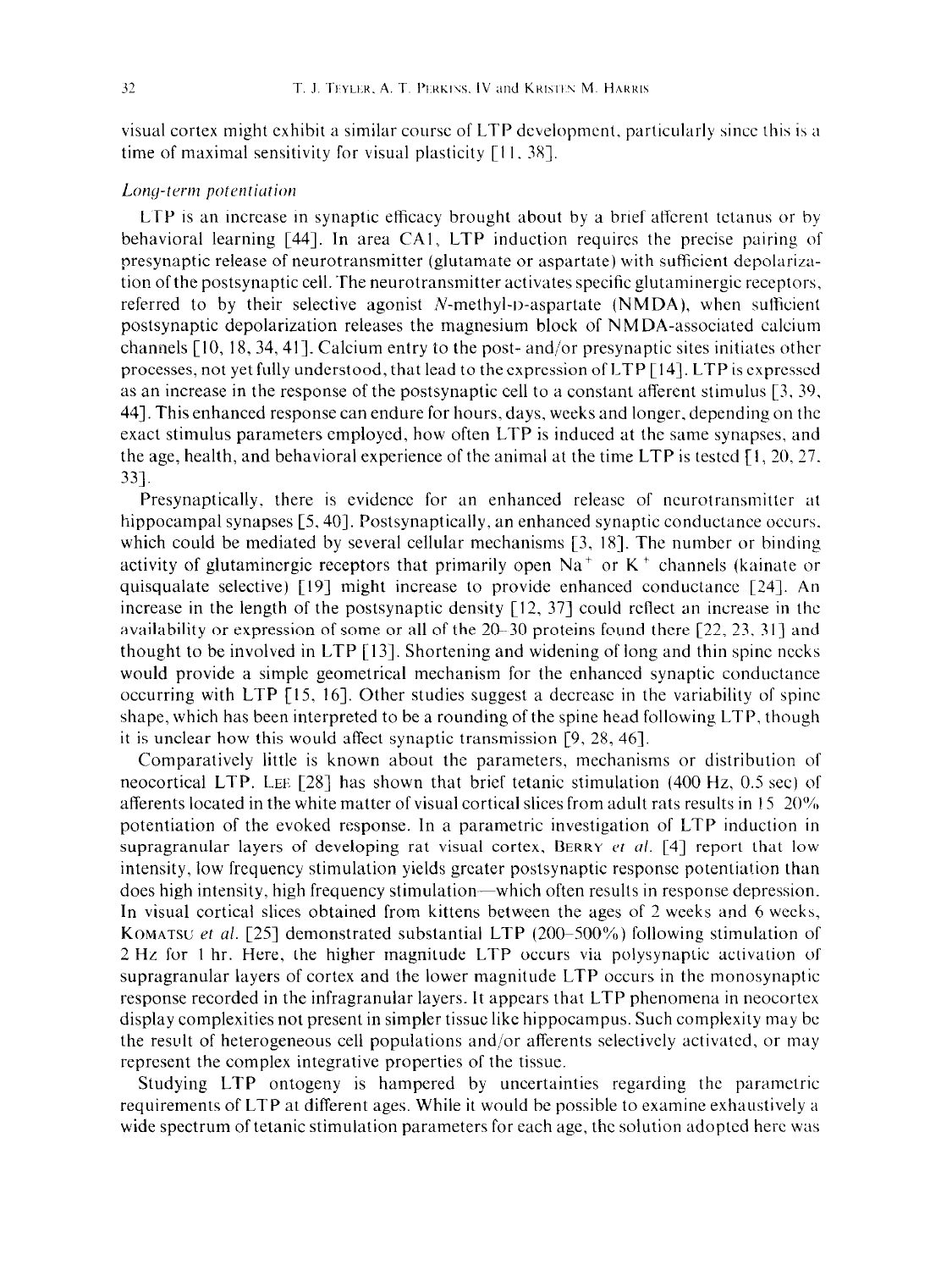to utilize those parameters proven to be optimal for adult potentiation, and to apply those parameters throughout development. Such a procedure offers the advantage of utilizing a standard pattern of afferent activation of all synapses under study. Comparing the sequence of LTP ontogeny in these two brain regions provides a good opportunity to begin assessing how this important physiological plasticity might serve to influence or be influenced by synaptogenesis and the onset of behavioral function.

#### METHOD

Detailed methods for studying the ontogeny of hippocampal LTP have been reported [20]. Briefly. hippocampal slices were obtained from rat pups at days  $P1 - 8$ , 10, 15 and 60–64 and maintained at the interface of medium (Earles balanced salt media with glucose) and a warm  $(30-34^{\circ}C)$  humid atmosphere  $(95\% \text{ O},\frac{1}{5}\% \text{ CO},\frac{1}{5})$ . A concentric bipolar stimulating electrode was placed in the Schaffer collaterals of stratum radiatum and a recording electrode placed in the stratum pyramidale. Stimulation intensity was adjusted to give a I mV population spike. Following determination of a stable baseline, tetanus was delivered at 100 Hz for I sec. Changes in synaptic efficacy were monitored for 20 to 100 min post-tetanus. Control experiments consisted of the presentation ofthe same stimuli, but at a frequency of  $1/15$  sec.

#### $N$ eocortical area 17 *(visual cortex)*

Neocortical slices from area 17 (visual cortex) were obtained from female Long Evans rat pups at days P1  $5,6-10$ , 11-15, 16-20, 21 -25, 26-30 and 60-90. Stimulation was delivered by a concentric microbipolar electrode to the subjacent white matter. activating afferents coursing into the cortical gray matter. Field potential recordings were made 300-500  $\mu$ m medial to the site of stimulation from the pial surface to the white matter. Tetanic stimulation was delivered to the white matter at a frequency of 2 Hz for 10 min. The post-tetanic response was monitored at a single recording site for 2-3 hr and a complete transcortical recording profile was obtained at the end of the experiment. More details are provided in **PERKINS** and **TEYLER [36].** 

### RESULTS

#### *Ontogeny of LTP in hippocumpal area CA1*

LTP, measured as an enhanced population spike response at 20 min post-tetanus, first occurred at P5 and was seen consistently by P7-8 in hippocampal area CA I. The magnitude of LTP at P15 was considerably greater than that observed earlier or at adult ages (Fig. 1). We considered whether this peak in LTP magnitude could be explained by greater excitability of CA1 pyramidal cells at P15 than in the adult. Several measures of pretetanus pyramidal cell excitability were tested. The voltage required to elicit a threshold field EPSP was greater in young animals than in adults. The maximal population spike amplitude increased with age. The population spike latency decreased with age. The field EPSP slope at population spike threshold was greater at P15 than in adults. Together these findings suggest that pretetanus excitability is greater in the adults than at P15.

### *Ontogeny of LTP in neocortex*

 $LTP$  in infragranular layers of cortex  $(IV-VI)$ , measured here as an enhanced polysynaptic evoked response, first occurred an P6 and was seen consistently by Pl l-20 (Fig. 2). The magnitude of LTP of the infragranular response was much greater at P16-20 (215% of baseline) than at older ages (130% at P60–90). The short latency, presumably monosynaptic evoked responses, showed little change following tetanic stimulation.

LTP of the field potential in the supragranular layer (layers I-III) also first occurred at P6 and was seen consistently by  $P11-15$ . In this layer, the magnitude of LTP was greatest between P16-20 (180%), with a subsequent decline in adults (120%).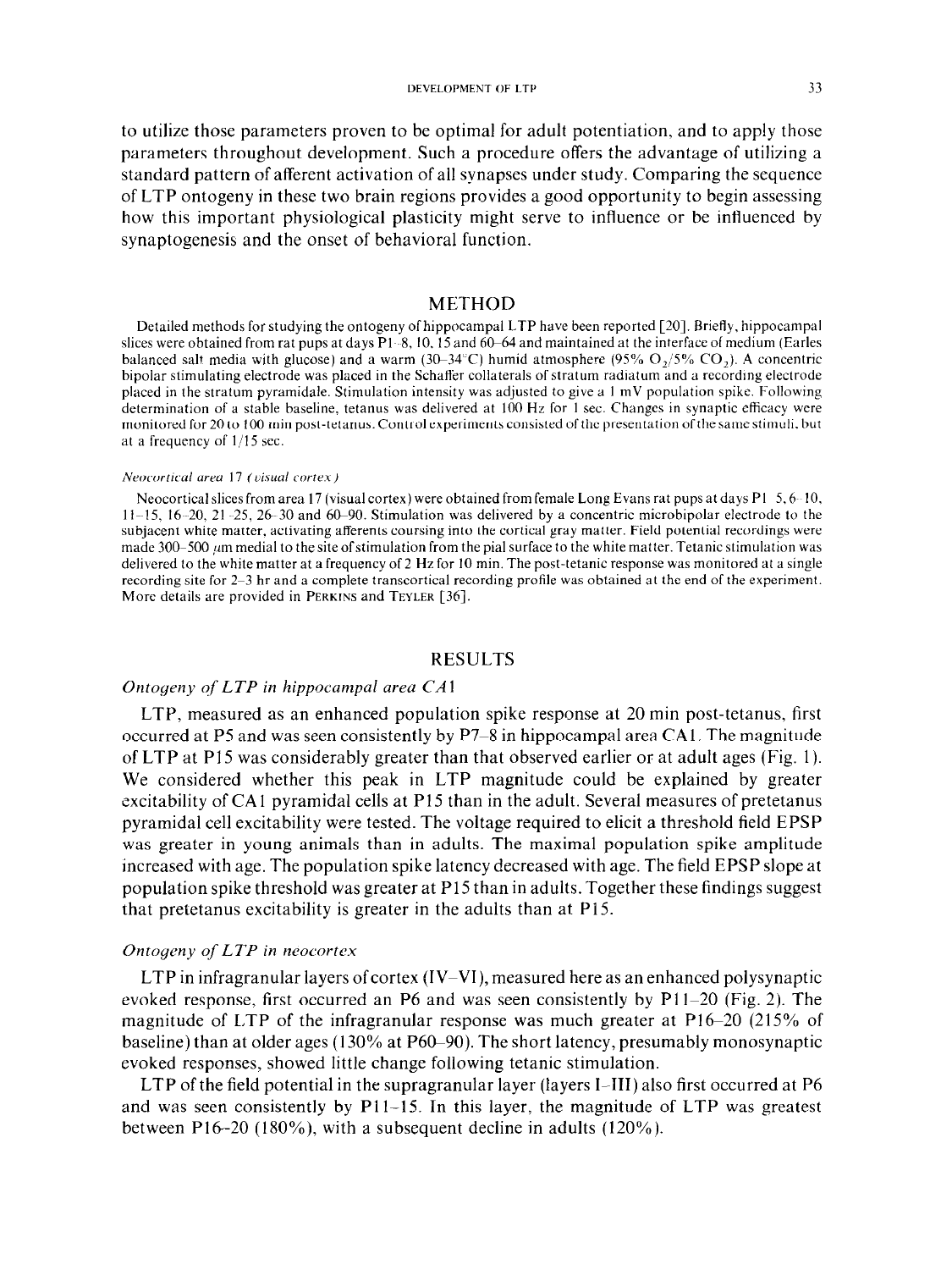

FIG. 1. The post-natal development of long-term potentiation in hippocampal area CA1. LTP. measured as an enhanced population spike response expressed as a percent of pretetanus baseline (100%), first appears at postnatal day 5 and peaks at day 15; adapted from [20] (calibration,  $1 \text{ mV}$ ).

#### DISCUSSION

These studies show that both hippocampal area CAI, and infragranular and supragranular layers of the visual cortex have developmental periods of peak sensitivity to tetanic stimulation. Both regions show little LTP prior to P5, a peak magnitude around P15, and a subsequent decline to adult levels.

The absolute magnitude of LTP is difficult to compare between these two brain regions because of differences in their cellular architecture that can cause differences in the magnitude of the extracellular evoked response recorded. The highly ordered termination of affercnts onto hippocampal dendrites leads to large and clearly defined current source/sink relationships and associated field potentials. In contrast, the more heterogeneous and complex distribution of afferent input to cortical cells results in less well defined source/sink relationships, and smaller field potentials. The packing density of hippocampal pyramidal cells is much higher than that of cortical cells, which further facilitates recording of more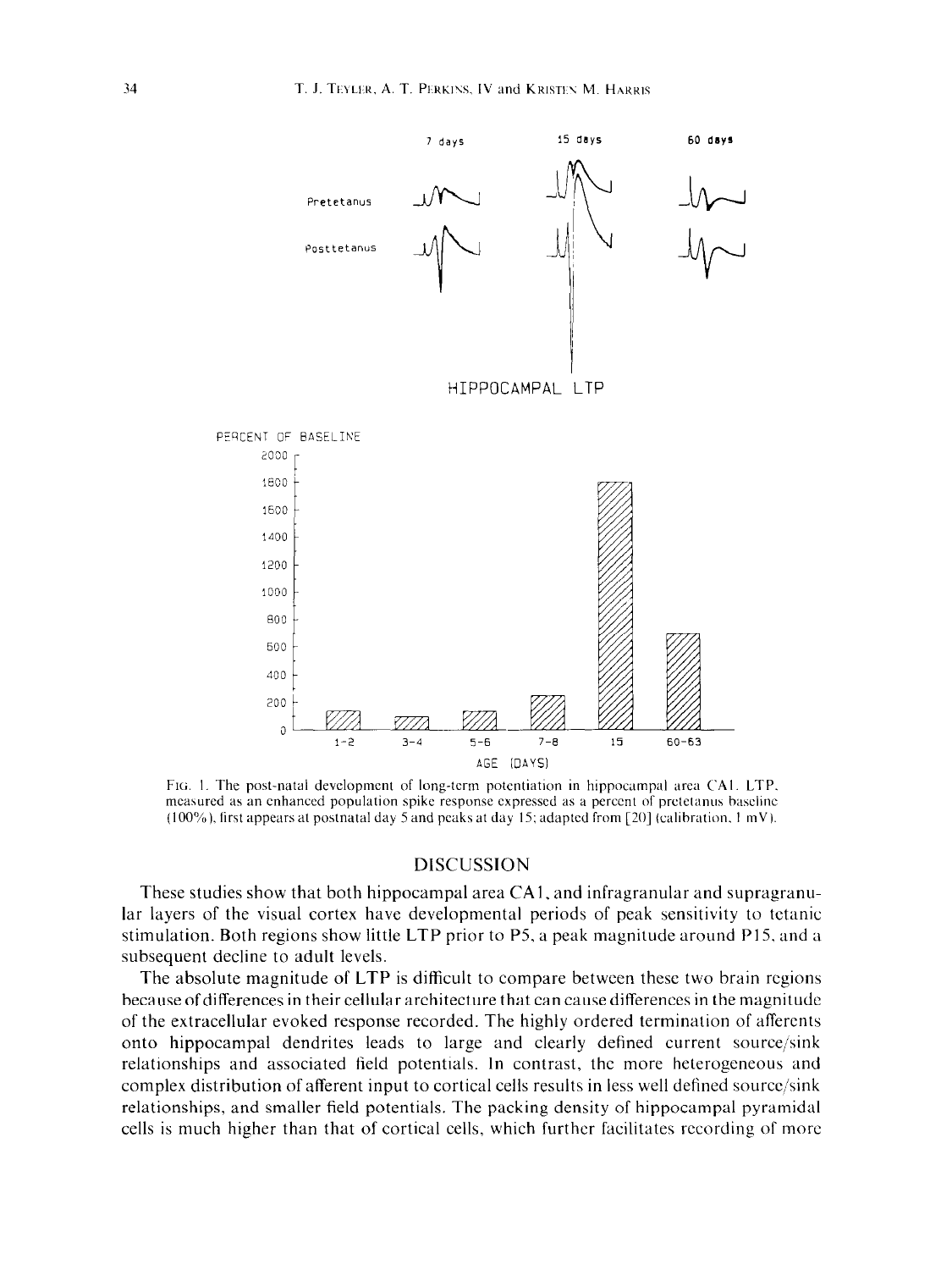

**FIG. 2.** The postnatal development of long-term potentiation in cortical area 17. Recordings were made at supragranular and infragranular areas before and after tetanic stimulation of the subjacent white matter. LTP, measured as an enhanced field potential expressed as a percent of pretetanus baseline (100%), first appears at post-natal day 6 and peaks at days 16-20 in both areas; adapted from  $[36]$  (calibration, 0.5 mV, 10 msec).

robust field potentials in the hippocampus than in the cortex. Therefore, the differences in absolute magnitude of LTP measured in these two regions at varying developmental stages might simply reflect differences in the difficulty of obtaining well-synchronized responses of the cells.

With these reservations in mind, it is instructive to note that the magnitude of the postsynaptic change seen in neocortical LTP is approx. 250% (baseline equals 100%). The magnitude of hippocampal LTP is approximately five times greater during the same period  $\sim$  15 days). Adult levels of hippocampal vs neocortical LTP also show differences favoring the larger magnitude hippocampal response (post-tetanus increase by a factor of 6) as compared to the neocortical change (post-tetanus increase by  $\lt 2$ ). While these data would appear to suggest that the magnitude of LTP is considerably greater in the hippocampus than neocortical tissues, such a conclusion may be unwarranted for the reasons mentioned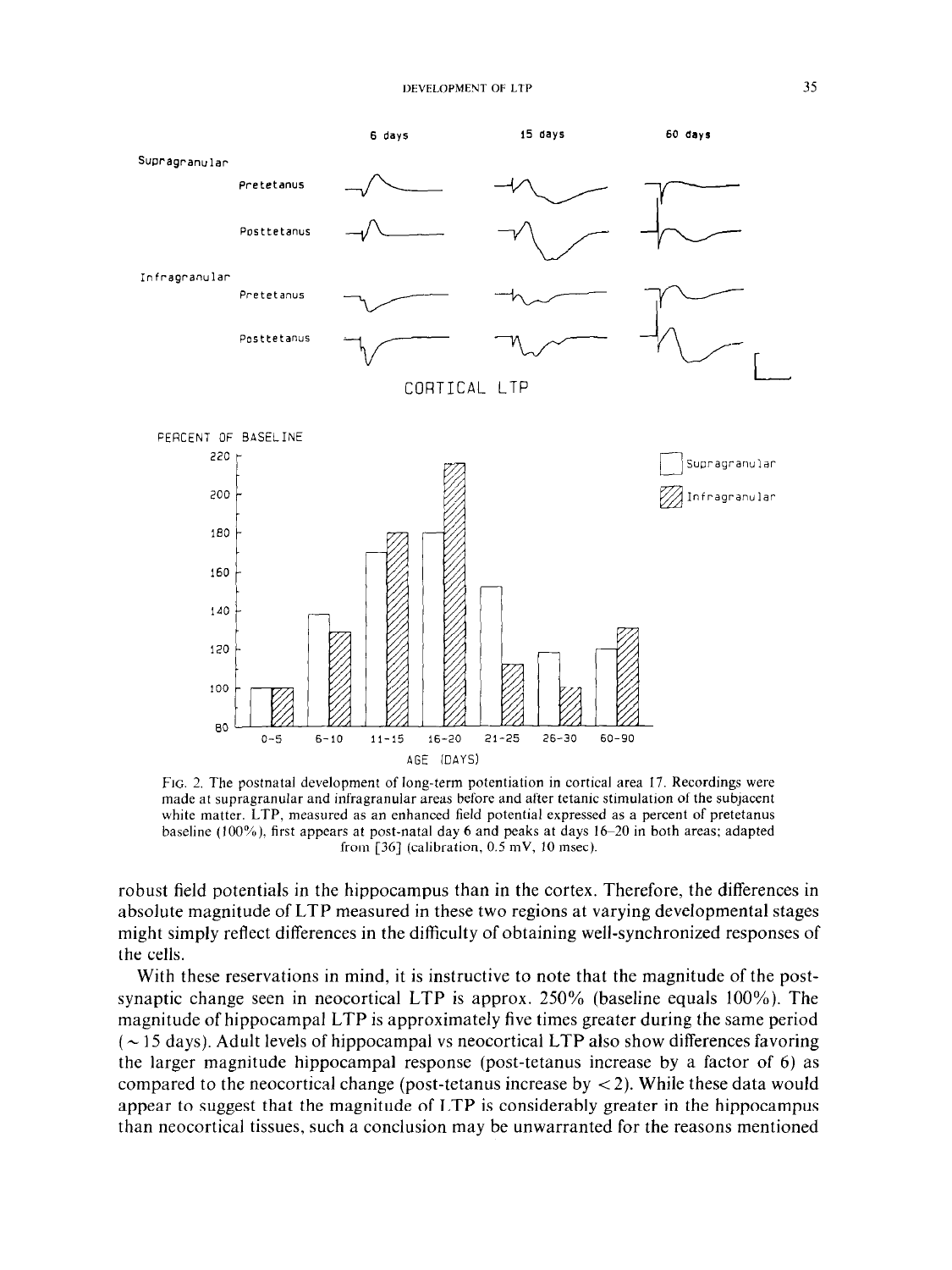above. Additionally, it is quite conceivable that the stimulation of white matter afferents in the neocortical slice also activates plastic as well as non-plastic synapses, thus considerably reducing the signal-to-noise ratio (although such a contention can be raised for hippocampus as well). Thus, it is difficult to compare directly hippocampal and neocortical post-synaptic responses. Nevertheless, the parallel in the ages of LTP onset and peak between these two regions suggests a strong relationship of LTP in both regions to the onset of active exploration of the environment.

There are several possible mechanisms for shifts in LTP magnitude that occur with maturation. Anatomical studies show that iaminar differentiation ofcortical layers V and VI does not occur until day 6 in the rat visual cortex [35]. This coincides with the first age that a tetanus elicited LTP in this study. The spine density of layer IV pyramidal cells incrcascs drastically between days 8 16, reaching adult levels by the fourth postnatal week. This increase in pyramidal cell spine density coincides with our largest LTP magnitude  $(11-20 \text{ days})$ . Immediately after the surge in pyramidal cell spine density, non-pyramidal cell spine density reaches a maximum (by the third week), declining to adult levels by the fourth postnatal week. During the third week supernumerary spines are present on non-pyramidal cells; these spines are subsequently resorbed during the fourth week, resulting in a loss or possible redistribution of synaptic contacts.

In kitten neocortex, NMDA receptors are more sensitive to blockage than in adult cats, suggesting that the NMDA receptors might be more effective during development than in the adult, and might mediate an enhanced developmental LTP [45]. A similar enhanced response of NMDA receptors occurs during hippocampal development (Hamon and Heinemann, personal communication). Preliminary results suggest that at P15, more dendritic spines are short and stubby than in adults—whose spines are longer and thinner [21]. Between P15 and adulthood, the synaptic surface of stubby spines increases in arca (stratum radiatum of CA1)  $[21]$ .

Together, these findings suggest that the enhanced rcsponsivity of the NMDA rcccptors could occur on developing stubby dendritic spines that are less likely to attenuate current generated at quisqualate or kainate receptors at P15. Perhaps LTP expression and duration are also associated with synaptic growth, and the stubby spines with perforated synapses represent the growing synapses and spines, many of which have reached a maximum size in adults, so that fewer arc available for LTP induction. Thus, LTP might be related to some aspect of synaptogenesis, such that newly formed synapses are "plastic" and capable of developing LTP. Potentiated synapses, however, are removed from the available pool of plastic synapses as the animal matures [20].

#### *Significance of critical periods of LTP*

Both hippocampal and neocortical synapses appear to demonstrate a critical period for optimal induction of LTP under the parameters used in these experiments. The period when maximal hippocampal and visual cortical LTP can be elicited corresponds to a time when many behaviors are first experienced by developing pups. Young rats are first experiencing patterned visual stimuli during this time, which coincides with the maximal period of visual plasticity during development  $[11, 38]$ . With respect to the behavioral significance of a critical period for LTP in developing hippocampus, it should be noted that the behavioral repertoire of the rodent is rapidly expanding at this time. The central nervous system is being exposed for the first time to patterned visual and auditory stimulation [2], voluntary movements and exploratory behavior are predominant [26], and retention of some forms of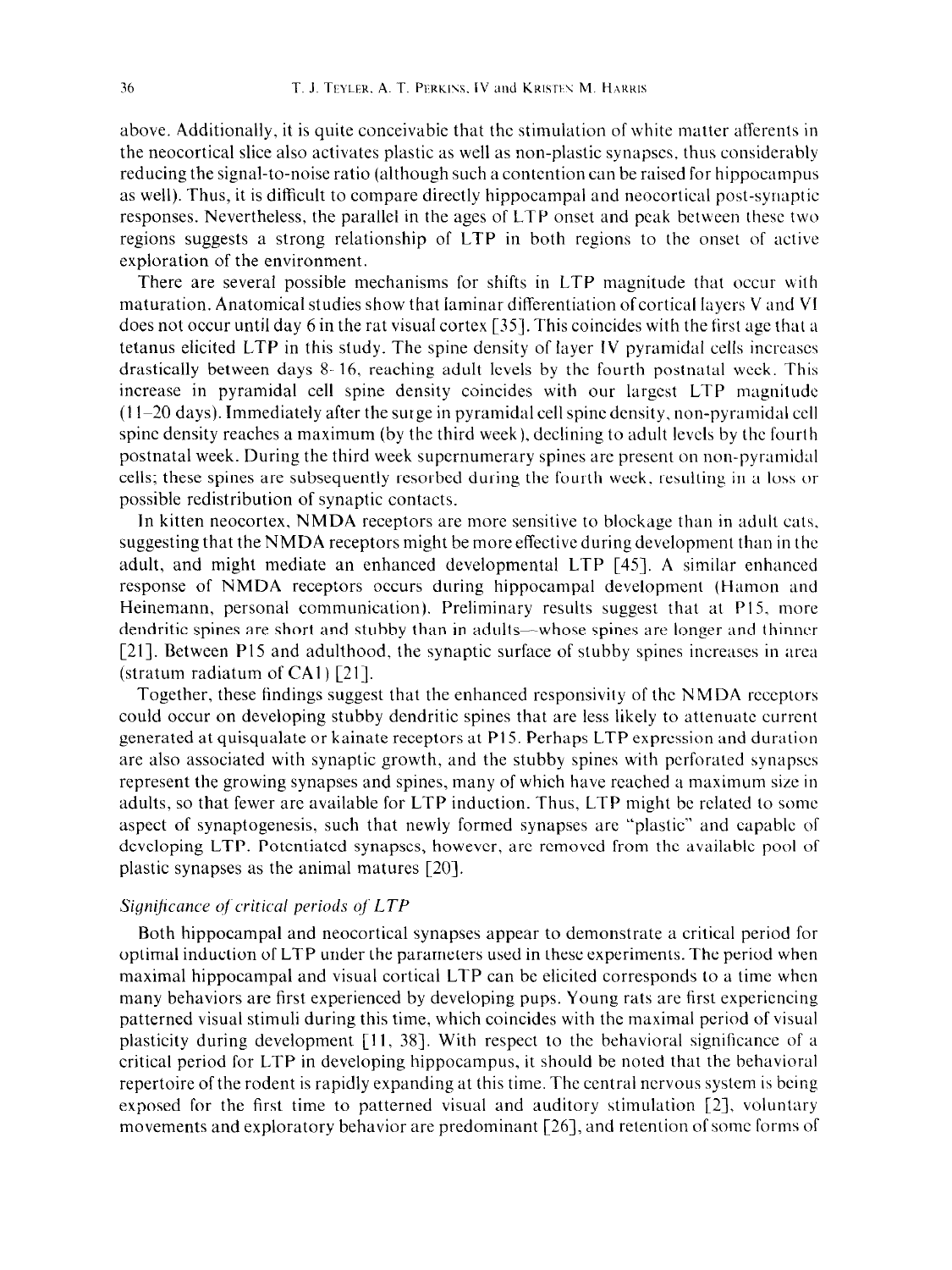learned behavior has reached adult values by postnatal day 15 [7]. To the extent that the hippocampus is involved in coding these environmental influences, the pattern of the hippocampal LTP thus mirrors these important developmental behavioral milestones. Thus, these data support the hypothesis that CA1 LTP develops in parallel with the onset of exploratory behaviors in the rat—a time when the animal is learning much about its environment. Future experiments could test this hypothesis by manipulating the environment such that the critical period of visual plasticity is altered, thus predicting an alteration in the critical period for LTP.

In the infragranular layers of the neocortex, the re-emergence of LTP in the adult animal, following levels of near baseline potentiation between 21 and 30 days of age, may reflect the activation ofdifferent populations of afferents or targets at these two times. Alternatively, the plastic properties of the synapses may undergo modulation by unknown factors during this period. The identity of the cortical synapses undergoing plastic modification cannot be addressed with the present data. Whereas it is probable that many infragranular afferents arise from thalamocortical systems terminating in layers III and IV [30] and that supragranular afferents are composed of both callosal fibers [8] and ipsilateral associational fibers [ 171, it is unknown to what degree these dominant inputs are responsible for the plastic changes observed. Further studies will be required to identify better the synapses responsible for the observed modifications.

Acknowledgements-Supported by grants (T.J.T.) from the NIDA (DA 03755), ONR (86-188), EPA (CR 813394), and (K.H.) the NINCDS (NS 21184).

#### **REFERENCES**

- 1. BARNES, C. A. Memory deficits associated with senescence: a neurophysiological and behavioral study in the rat. *J. camp. p12ysiol. psychol.* 93, 74-104, 1979.
- 2. BARNETT, S. A. *The Rat: A Study in Behacior.* University of Chicago Press, Chicago, 1975.
- 3. BARRIONEUVO. G., KELSO, S. R., JOHNSTON. D. and BROWN, T. Conductance mechanism responsible for longterm potentiation in monosynaptic and isolated excitatory inputs to hippocampus. *J.* Neurophysiol. 55, 540-550, 1986.
- 4. BERRY, R. L., TAIZHEN, H. and TEYLER, T. J. Induction of LTP in the rat primary visual cortex: effects of tetanus parameters. *Brain Res.* In press, 1988.
- 5. BLISS, 1'. V. P. and GARDNER-MEDWIN, A. R. Long-lasting potentiation ofsynaptic transmission in the dentate area of the unanaesthetized rabbit following stimulation of the perforant path. *J. Physiol., Land. 232,357.-374, 1973.*
- *6.* BLISS, T. V. P., DOUGLAS, R. M., ERKINGTON, M. L. and LYNCH, M. A. Correlation between long-term potentiation and release of endogenous amino acids from dentate gyrus of anesthetized rats. *J. Physiol., Land. 377, 391408, 1986.*
- 7. CAMPBELL, B. A. and COULTER, X. The ontogenesis of learning and memory. In *Neural Mechanisms of Memory* and Learning, M. ROSENZWEIG and E. BENNETT (Editors). MIT Press, Cambridge, 1976.
- 8. CAVINESS, V. S., JR. and YORKE, C. H., JR. Interhemispheric neocortical connections of corpus callosum in the reeler mutant mouse: a study based on anterograde and retrograde methods. *J. comp. Neurol.* **170, 449–459**, 1976.
- 9. **CHANG,** F. L. F. and GREENOUCH, W. T. Transient and enduring morphological correlates of synaptic activity and efficacy in the rat hippocampal slice. *Brain Res.* 309, 35-46, 1984.
- IO. COLLINGRIDGE. G. L. Long-term potentiation in the hippocampus: mechanisms ofinitiation and modulation by neurotransmitters. *Trends Pharmac. 6(10), 407~411, 1985.*
- Il. CRONLY-DILLOK, J. R. and PERRY, G. W. Effect of visual experience on tubulin synthesis during a critical period of visual cortex development in the hood rat. *J. Physiol., Lond. 293, 27-48, 1984.*
- *12.* DESMOND, N. L. and LEVY, W. B. Changes in the postsynaptic density with long-term potentiation in the dentate gyrus. *J. camp. Neural.* 253, 47&482, 1986.
- 13. DUFFY, C. J., TEYLER, T. J. and SHASHOUA, V. E. Long-term potentiation in the hippocampal slice: evidence for stimulated secretion of newly synthesized proteins. *Science* 212, 1148-l 151. 1981.
- 14. ECCLES, J. C. Calcium in long-term potentiation as a model for memory. Neuroscience 10(4), 1071-1081, 1983.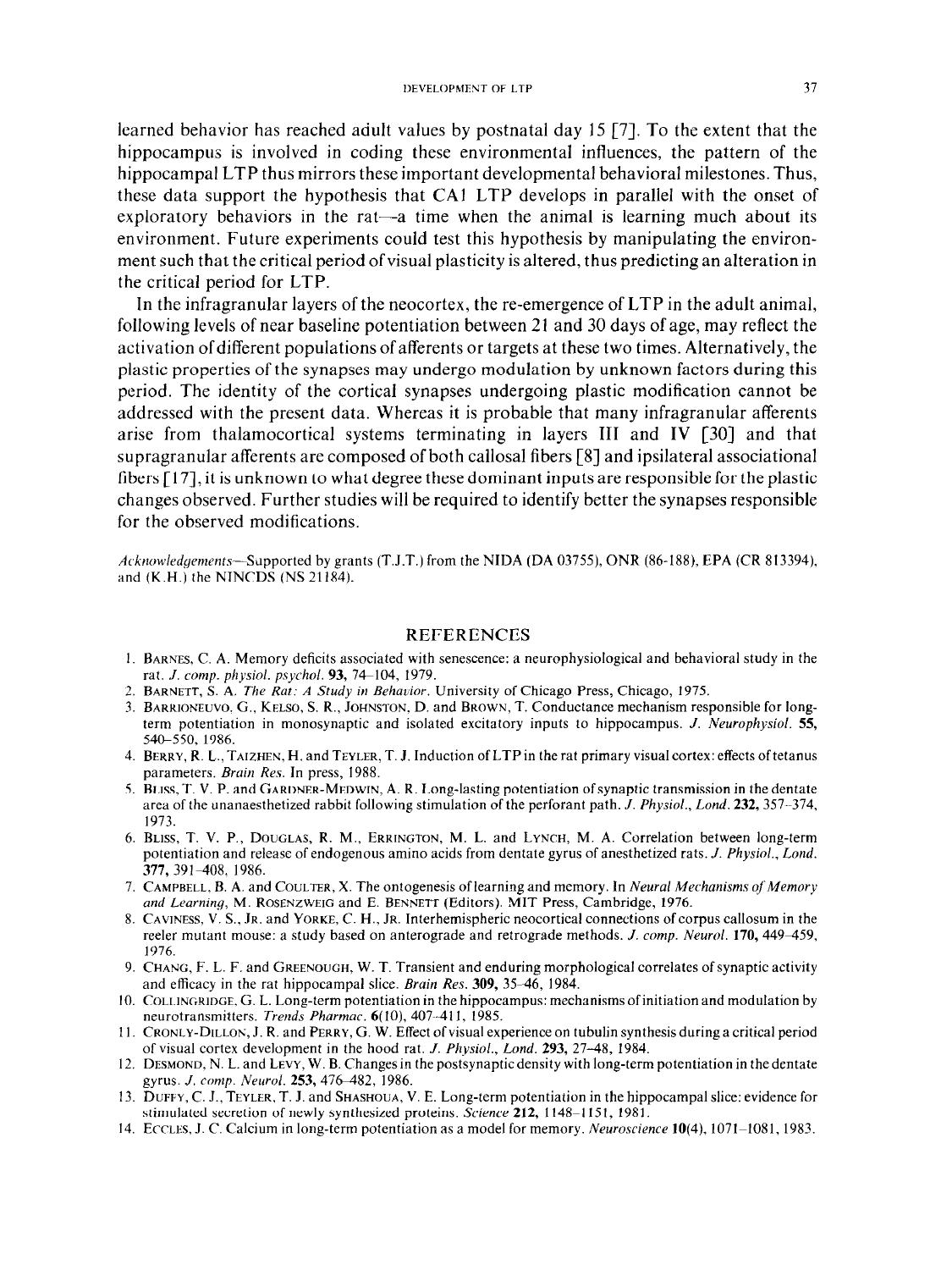- 15. FIFKOVA, E. and ANDERSON, C. L. Stimulation-induced changes in dimensions of stalks ofdendritic splncs in the dentate molecular layer. *Expl Neural.* 74, 621-627, 1981,
- 16. FIFKOVA, E. and DELAY, R. J. Cytoplasmic actin in dendritic spines as a possible mediator of synaptic plasticity. J. Cell *Bid.* 95, 35g-365, 1982.
- 17. GOLDMAN-RAKIC, P. Development and plasticity of primate frontal association cortex. In The Organization of the *Cerebral Cortex, F. O. SCHMITT, F. G. WORDEN, G. ADELMAN and S. G. DENNIS (Editors), pp. 69 97. MIT* Press, Cambridge, Massachusetts, 1981.
- 18. GUSTAFSON, B., WIGSTROM, H., ABKAHAM, W. C. and HUAXG, Y. Y. Long-term potentiation in the hippocampus using depolarizing current pulses as the conditioning stimulus to single volley synaptic potentials. J. Neurosci. **7**(3), 774-780, 1987.
- 19. HABLITZ, J. J. Action of excitatory amino acids and their antagonists on hippocampal neurons. Cell. molec, Neurol. 5, 389-405, 1985.
- 20. HARRIS, K. M. **and** TEYLER, T. J. Developmental onset of long-term potentiation in area CAI of the rat hippocampus. J. Physiol., Lond. 346, 27-48, 1984.
- 21. HARRIS, K. M., JENSEN, F. E. and TsAO, B. Development of hippocampal synapses, spines and LTP. Soc. Neurosci. *Ahstr.,* A394.12, 1987.
- 22. KELLY, P. J., MCGUINESS, T. L. and GREENCARD, P. Evidence that the major postsynaptic density protein is a component of a Ca<sup>2+</sup>/calmodulin-dependent protein kinase. *Proc. natn. Acad. Sci. U.S.A.* 81, 945-949. 1984.
- 23. KENNEDY, M. B., BENNETT, M. K. and ERONDU, N. E. Biochemical and immunochemical evidence that the "major postsynaptic density protein" is a subunit of a calmodulin-dependent protein kinase. *Proc. natn. Acad. Sci., U.S.A.* 80, 7357~-7361, 1983.
- 24. KESSLER, M., BAUURY, M., CUMMINS, J. T., WAY, S. and LYNCH, G. Induction of glutamate binding sites In hippocampal membranes by transient exposure to high concentrations of glutamate or glutamate analogs. *J.* .Neurosci. 6(2), 355-363, 1986.
- 25. KOMATSU, Y., TOYAMA, K., MAEDA, J. and SAKAGUCHI, H. Long-term potentiation investigated in a slice preparation of striate cortex of young kittens. Neurosci. Lett. 26(3), 269-274, 1981.
- 26. LABLANC, M. D. and BLAND, B. H. Developmental aspects of hippocampal electrical activity and motor behavior in the rat. *Expl Neural.* 66, 22@ 237, 1979.
- 27. LARSON, J., WONG, D. and LYNCH, G. Patterned stimulation at the theta frequency is optimal for the inductio of hippocampal long-term potentiation. *Brain Res.* 368, 347 350. 1986.
- 28. LEE, K. S., SCHOTTLER, F., OLIVER, M. and LYNCH, G. Brief bursts of high-frequency stimulation produce Iwo types of structural change in the rat hippocampus. *J. Neurophysiol*. **44,** 247 258, 1980.
- 29. LEE, K. S. Sustained enhancement of evoked potentials following brief, high-frequency stimulation of the cerebral cortex *in vitro. Bruin Res.* 239, 617-623, 1982.
- 30. LEVAY, S., STRYKER, M. P. and SHATZ, C. J. Ocular dominance columns and their development in layer IV of the cat's visual cortex: a quantitative study. J. *camp. Neural.* 179, 223--244. 1978.
- 31. Lisman, J. E. A mechanism for memory storage insensitive to molecular turnover: a bistabl autophosphorylating kinase. Proc. natn. Acad. Sci. U.S.A. 82, 3055 3057, 1985.
- 32. LYNCH, G. and BAUDRY, M. The biochemistry of memory: a new and specific hypothesis. Science 224, 1057-1063, 1984.
- 33. McNAUGHTON, B. L., DOUGLAS, R. M. and GODDARD, G. V. Synaptic enhancement requires coopcrativi among coactive afferents. *Brain Res.* 157. 277 293, 1978.
- 34. MORRIS, R. G. M.. ANDERSON, **E., LYNCH,** G. S. and BAUDRY, M. Selective impairment oflearning and blockade of long-term potentiation by an N-methyl-D-aspartate receptor antagonist, AP5. *Nuture, Land.* 319, 774 776. 1986.
- 35. PARNAVELAS, J. G., BRADFORD, R., MOUNTY, E. J. and LIEBERMAN, A. R. The development of non-pyramic neurons in the visual cortex of the rat. *Amt. Emhryol.* 155, l- 14, 1978.
- 36. PERKINS, A. T. and TEYLEK, T. J. A critical period for long-term potentiation in the developing rat visual cortex. Bruin *Res.* 439, 222-229, 1988.
- 37. PETUKHOV. V. V. and POPOV, V. 1. Quantitative analysis of ultrastructural changes in synapses of the rat hippocampal field CA3 in *vitro* in different functional-states. *Neuroscience* 18(4), 823 835. 1986.
- 38. ROTHBLAT, L. A., SCHWARTZ, M. L. and KASDAN, P. M. Monocular deprivation in the rat: evidence for an age related defect in visual behavior. Brain *Res.* 158, 456 460, 1978.
- 39. SCHWARZKROIN, P. A. and WESTEK, K. Long-lasting facilitation of a synaptic potential followmg tetamzation in the *in vitro* hippocampal slice. Brain *Res.* **89,** 107-119, 1975.
- 40. SKREDE, K. K. and MALTHE-SORENSSON, D. Differential release of D-[3H]aspartate and [<sup>14</sup>C]gamr aminobutyric acid following activation of commissural fibers in a longitudinal shcc preparation of guinea pig hippocampus. Neurosci. Lett. 21, 71-76, 1981.
- 41. SMITH, S. J. Progress on LTP at hippocampal synapses—a postsynaptic CA<sup>2+</sup> trigger for memory storage Trends Neurosci. 10(4), 142-144, 1987.
- 42. SWANSON, L. W., TEYLER, T. J. and THOMPSON, R. F. Mechanisms and functional implications of hippocampal long-term potentiation. Neurosci. *Res. Program Bull.* 20, 1982.